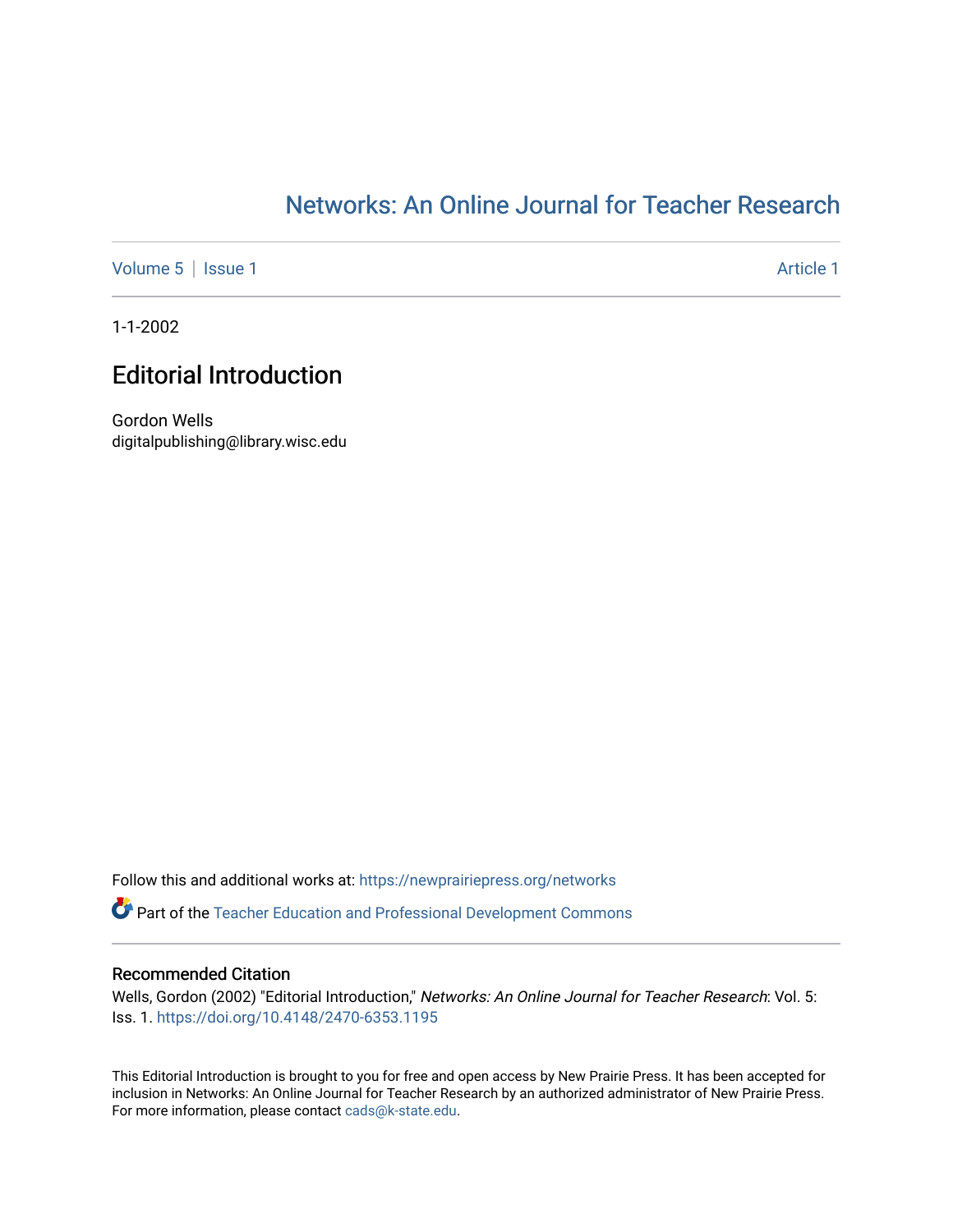# **Editorial Introduction**

#### *by Gordon Wells*

This issue of *Networks* is particularly interesting for the wide variety of articles it includes. They range from a high school science teacher's report of the strategy she used to improve her students' reading comprehension and the statistically significant result of her intervention, through contributions co-authored by collaborating partners in different institutions, to a practitioner's "ruminations" that intermingle poetry and prose on the relationship between teaching and research . Together, they demonstrate the many ways in which practitioner inquiry can be approached as well as the variety of genres in which it can effectively be shared.

While I have been assembling this issue, I have also been rereading *From Communication to Curriculum*, Douglas Barnes's seminal work on the role of exploratory talk in the classroom. I was particularly struck by the following paragraph:

School knowledge is the knowledge which someone else presents to us. We partly grasp it, enough to answer the teacher's questions, to do exercises, or to answer examination questions, but it remains someone else's knowledge, not ours. If we never use this knowledge we probably forget it. In so far as we use knowledge for our own purposes, however, we begin to incorporate it into our view of the world, and to use parts of it to cope with the exigencies of living. Once the knowledge becomes incorporated into that view of the world on which our actions are based I would say that it has become 'action knowledge'. (Barnes, 1992, p. 81)

Barnes's plea for classroom activities to be oriented toward 'action knowledge' was originally published more than a quarter of a century ago but his message is still as urgent today as it was then. With the pressure to "cover" the increasingly detailed curriculum and to "teach to the test" so that schools and districts perform well on these high stakes assessments, it becomes increasingly apparent that teaching is a moral enterprise in which what is really at stake is what counts as education and whether it provides opportunities for students to develop their potential as all-round human beings and as creative and responsible members of society.

It is heartening, therefore, that the authors of these articles, whatever their roles as practitioners, are concerned to find ways of creating and introducing activities that will effectively engage all students and lead them to learn, not simply to earn good grades, but in order to develop and extend their understanding of the world in which they live so as to be able to successfully meet the opportunities and challenges of life beyond the classroom.

The first three articles are all concerned with literacy. Laura Jordan, with the collaboration of Cher Hendricks describes her attempt to provide a wider range of ways of responding to the literature that her sixth grade students were reading. On the basis of the results of a survey based on Multiple Intelligence Theory, she assigned students to groups according to their MI profile and gave them a range of different ways in which they might respond to the novel they were reading. Using multiple methods of data collection, she found that her students showed increased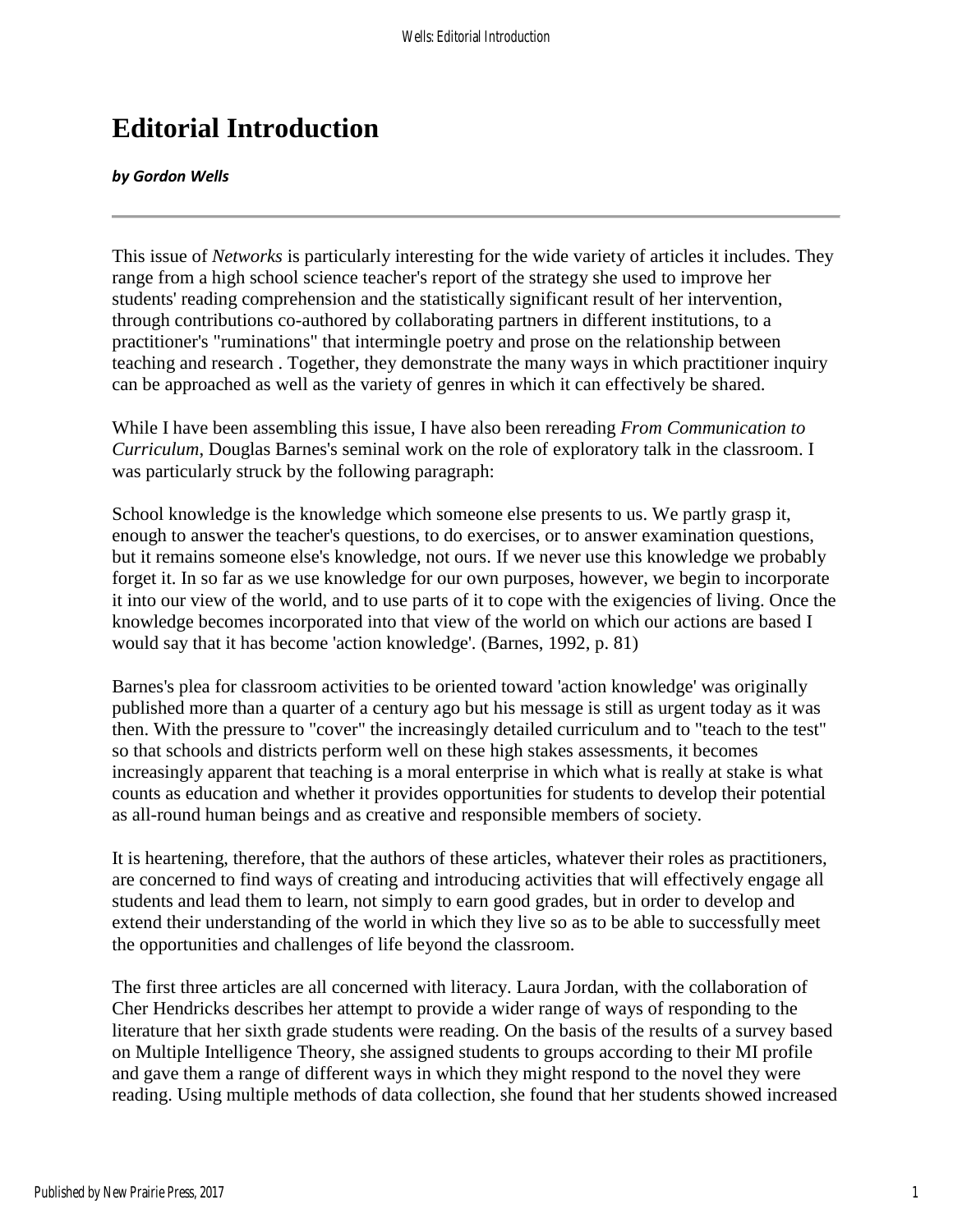engagement and produced better work than previously. However, it was also clear that students needed time to adjust to the students-directed activities that she introduced.

The second article, by Cindy Joseph, addresses reading comprehension in a high school biology class. Finding that her students had difficulty reading newspaper or magazine articles related to the topics they were studying, Joseph decided to introduce 'concept maps' as a tool for relating new information to their existing knowledge, thereby hopefully encouraging them to think more deeply about the material that they read. Using a matched groups design, she found that one group scored significantly higher on their comprehension of a published article under the concept map condition and the other group showed no sign of improvement\, although, with the two groups combined there was a clear trend for students' comprehension to improve. As she argues, these results warrant further investigation.

The third article, by Merry Boggs, describes how, believing that those who teach writing should themselves be writers, she introduced writers' groups and process writing to make the writing assignments she set for her preservice teachers more authentic. All drafts of their papers - interim as well as final, were included in their writing portfolios, thereby enabling the author as well as evaluating readers to see how their written texts were improving.Despite finding a very considerable improvent, she realized with hindsight that she was still not giving her students sufficient ownership of their wriiting. This is something that she intends to change in her next round of research.

Also with preservice teachers, Barbara Pace, Jane Townsend and Susan Wood investigate the value of inquiry projects in their courses. Their focus, however, is on the research method they themselves used and, more specifically, on possible interpretations of the answers the students, mainly women, gave on the questionnaire used to assess the effectiveness of inquiry. In their article the authors go behind their students' words to listen to the 'voice' and what it told them about these young women's ways of knowing and attitudes to relationships. As they ask at the conclusion of their fascinating exploration of the complexity of their students' questionnaire responses, "do we know that what they say is what they think?"

Sitting on the deck in the evenings, Larry Giacomino and Michael Gose found themselves reflecting on their years of high school teaching and, in particular, on the issue of 'pacing' curricular activities to match the rhythms of the school week and year. Having made their intuitions explicit, they invited other teachers to express their agreement or disagreement with them. While the majority of their respondents acknowledged the rhythms that the authors had identified, and the impact of extraneous events on their teaching, several insisted that these were not so much limitations as challenges to be surmounted through the teaching skills they had developed. For Gose, now a teacher educator, this is helpful information for his preservice teachers.

Mark Girod, Michael Pardales, and Gina Cervetti are teachers now pursuing doctoral studies and, as they put it, " struggling with the pressures and stresses of balancing newfound researcher voices with our teacher voices." In their article, they argue for a closing of this gap and for a more inclusive "Great Conversation" about the goals and means of education. Recalling critical